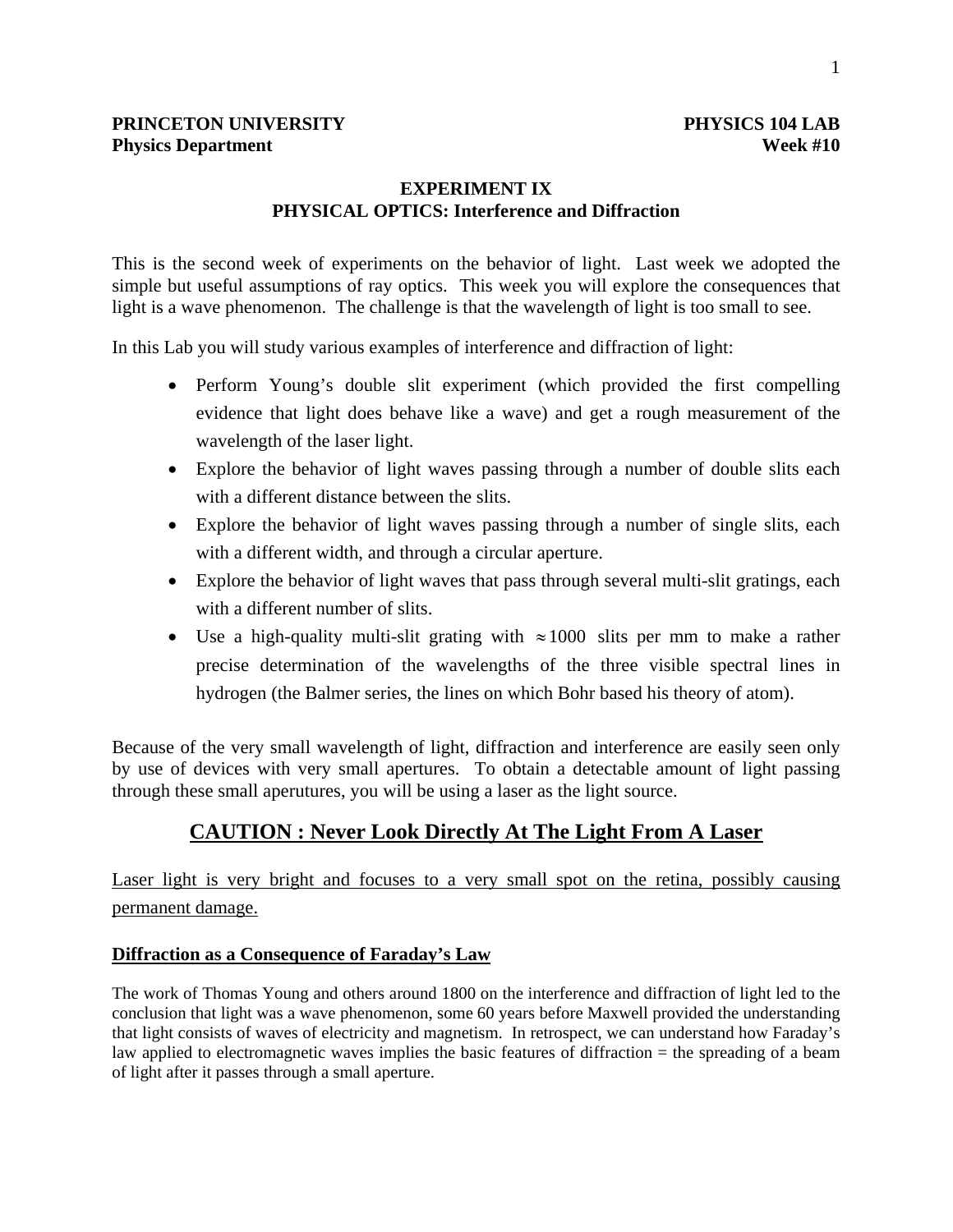Consider a linearly polarized plane wave with electric field  $E = \hat{x} E_x e^{i(kz - \omega t)}$  of angular frequency  $\omega$ incident on a perfectly absorbing screen in the plane  $z = 0$  that has a square aperture of edge *a* centered on the origin. We apply the integral form of Faraday's Law to a semicircular loop with its straight edge bisecting the aperture and parallel to the transverse electric field  $E<sub>x</sub>$ , as shown in the figure.



The electric field is essentially zero close to the screen on the side away from the source. Then, at time *t*   $= 0$ , the electric field in the aperture has strength  $E<sub>x</sub>$ , so that integrating around the loop we have

$$
\oint \mathbf{E} \cdot d\mathbf{l} = E_x a \neq 0.
$$

(If the loop were on the source side of the screen, the integral would vanish.)

Faraday's Law tells us immediately that the time derivative of the magnetic flux through the loop is nonzero. Hence, there must be a nonzero longitudinal component,  $B<sub>z</sub>$ , to the magnetic field, once the wave has passed through the aperture. In detail, since for a wave,  $cB_y = E_x$ , Faraday's Law leads to

$$
cB_{y}a = E_{x}a = \oint \mathbf{E} \cdot d\mathbf{l} = -\frac{d}{dt} \int \mathbf{B} \cdot d\mathbf{Area} \approx -\frac{dB_{z}}{dt} \frac{a^{2}}{2},
$$

where  $B_z$  is a characteristic value of the longitudinal component of the magnetic field over that half of the aperture enclosed by the loop. The longitudinal magnetic field is caused by the incident wave, and so must have time dependence of the form  $e^{-i\omega t}$ . Hence,  $dB_z/dt = -i\omega B_z = -2\pi i cB_z/\lambda$ . Plugging this into the above version of Faraday's Law, we find

$$
\frac{B_z}{B_y} \approx -i\frac{\lambda}{\pi a}.
$$

Because light waves propagate in a direction perpendicular to the magnetic field, we see that the wave is no longer directed purely along the *z* axis after passing through the aperture (since  $B_z \neq 0$ ), and we say that it has been **diffracted** as a consequence of Faraday's Law.

The magnitude of the ratio  $B_z / B_y$  found above is a measure of the spread of angles of the magnetic field vector caused by the diffraction. And, since the magnetic field  $\bm{B}$  is always perpendicular to the wave vector  $k$  that points along the local direction of the wave, we infer that far from the screen the wave vectors occupy a cone of characteristic angle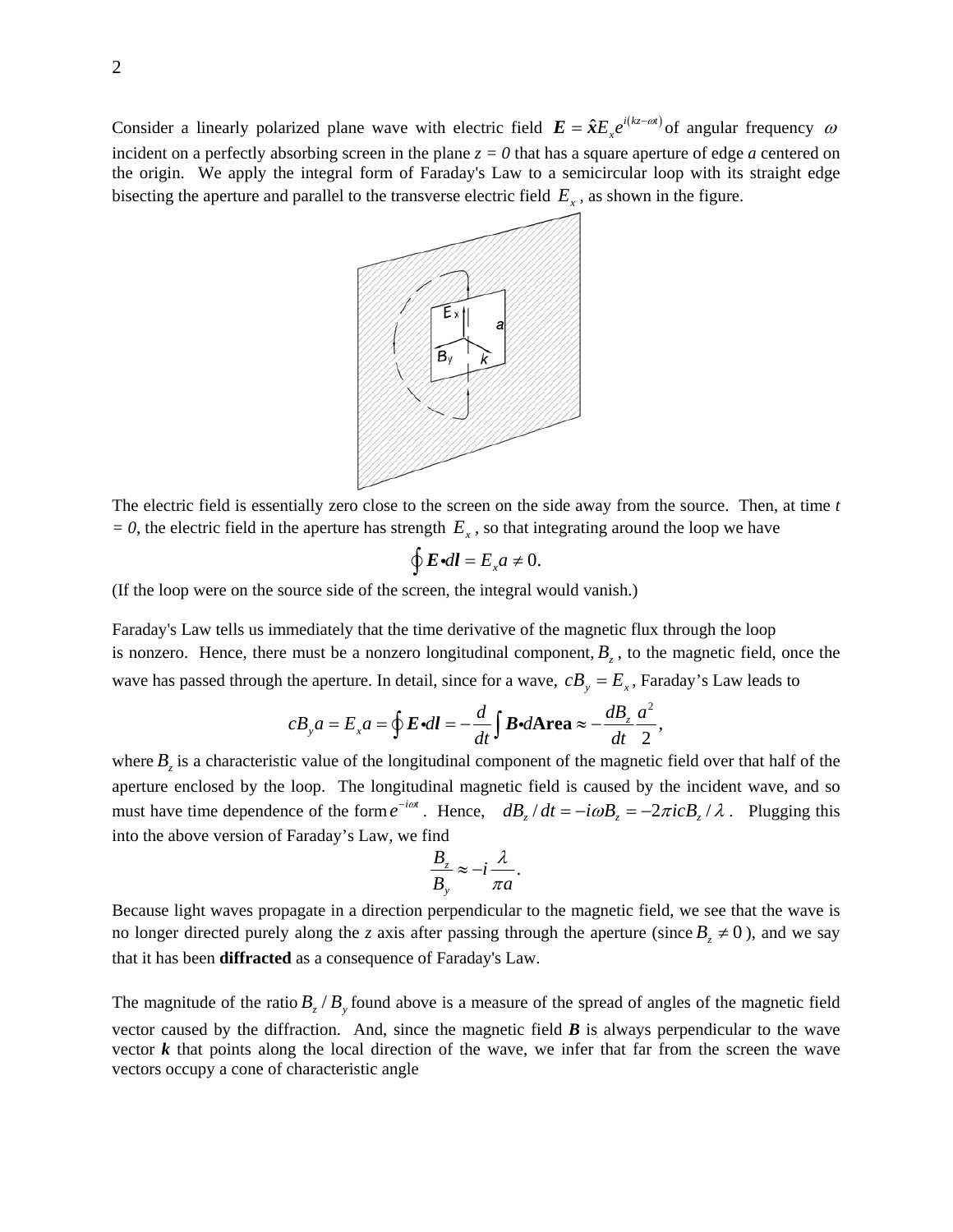$$
\theta \approx \left| \frac{B_z}{B_y} \right| = \frac{\lambda}{\pi a}.
$$

which is representative of the diffraction angle for an aperture of size *a* .

*Using the fourth Maxwell equation including the displacement current, we could make an argument for diffraction of the electric field similar to that given above for the magnetic field. We would find a spread in the directions of the electric field vectors by amount*  $\theta \approx \lambda / \pi a$ , and hence an angular spread in the *direction of the rays of the wave also given by*  $\theta \approx \lambda / \pi a$ *.* 

*The presence of a factor i in the ratio*  $B_z/B$  *implies a very subtle effect in which the phase of the waves shifts by* 90° *between the screen and a distant observer. There is no easy way to detect this phase shift.* 

#### **1. Young's Double Slit Experiment**

In this section, you will make a double slit and use it to measure the wavelength of light from a laser.

On your Lab bench is a small piece of exposed photographic plate. Look at the reflection from each side and find the side with the black emulsion on it. You also have a pair of razor blades taped together, and a straight-edge.

Place the straight-edge on the emulsion side of the glass plate, and scratch a pair of lines about 1/2 inch long into the emulsion by drawing the pair of razor blades along the straight edge. Use your fingers to press on the dull side of the razor blades during this operation! Look at the emulsion with a magnifier to see if there is a clean double line scratched in the emulsion. If it is less than ideal, try again in another spot at least ½" away.

The spacing between the lines can be inferred by measuring the thickness of the razor blades with a micrometer caliper. Assuming that the ground edges on the razor blades are alike, the spacing *d* of the lines is just the thickness of one blade.

Mount your double slit in a spring clip in front of the helium-neon laser, with the slits horizontal. Mount the metal plate screen with the millimeter scale at the other end of the optical bench. Carefully adjust the height of the slits until the laser beam is centered on them, producing an interference pattern on the metal plate screen.

Measure the spacing *A* between maxima on the scale. You should try to include a large number of maxima in the measurement so that you can measure the distance between them and divide by the number of intervals to get better accuracy. Also measure the distance *D* from the slits to the screen.

The angle between adjacent maxima in the interference pattern is given by

$$
\sin \theta = \frac{\lambda}{d} = \frac{A}{\sqrt{A^2 + D^2}},
$$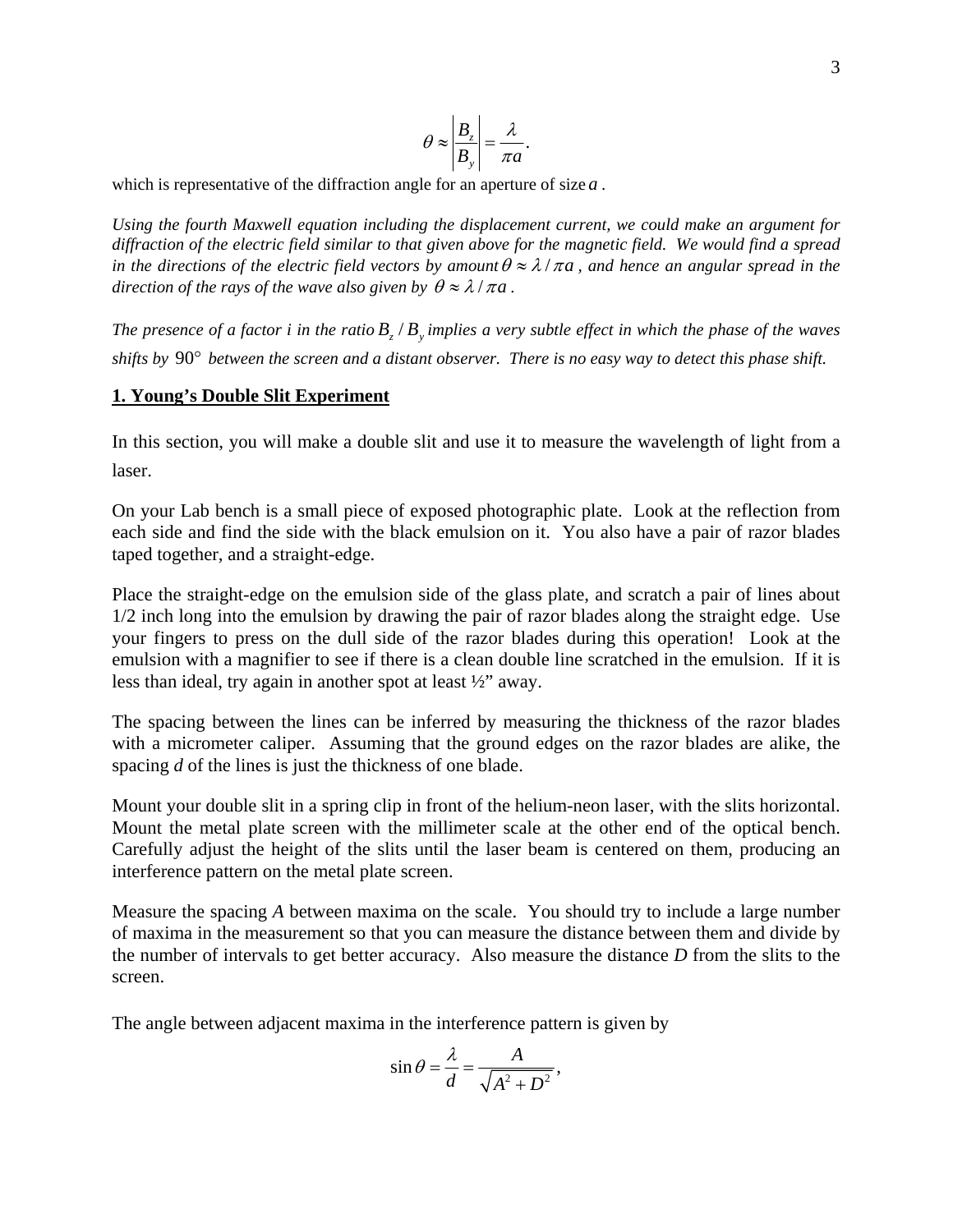where *d* is the separation of the slits.

Deduce the wavelength of the laser from your measurements, and compare your result with the nominal value of the wave-length of the laser,  $\lambda = 632.8$  nm. There may be as much as a 10% error due to asymmetric grinding of the edges of the razor blades. Write your result in the space provided on the blackboard. We shall arrive at a class value and an uncertainty bar by finding the average and the standard deviation of the measurements of the individual groups.

*As was shown experimentally in 1909, the form of Young's double slit interference pattern is unchanged even when the intensity of light is so low that there is never more than one photon in the apparatus at a time. At the quantum level, each photon interferes with itself. Interference occurs in Young's experiment only if the light travels along both rays. Hence, we cannot say which slit a photon went through – if Young's interference pattern is observed.* 

One way to derive the pattern of light on the screen after the laser beam has passed through a double slit is as follows. Consider a plane wave incident on the double slit from the left, as shown in the figure below. The electric field strength is then equal at the openings of the two slits, say with value  $E_0$ . The wave that travels along ray 0 reaches the screen with field strength  $E_0 e^{i(kr_0 - \omega t)}$ , where  $\omega$  is the angular frequency of the light, and  $k = 2\pi / \lambda = \omega / c$ . Similarly, the wave that travels along ray 1 arrives at the screen with field strength  $E_0 e^{i(kr_1 - \omega t)}$ .



From the geometry of the similar triangles in the figure (and the assumption that  $A \gg d$  so that the rays are essentially parallel), we see that the length of ray 0 is longer than ray 1 by  $\Delta = d \sin \theta$ , so that  $r_1 = r_0 - \Delta = r_0 - d \sin \theta$ . Using this, the combined field strength at the point on the screen is

$$
E = E_0 e^{i(kr_0 - \omega t)} + E_0 e^{i(kr_1 - \omega t)} = E_0 \left( e^{i(kr_0 - \omega t)} + e^{i(kr_0 - \omega t)} e^{-ikd\sin\theta} \right) = E_0 e^{i(kr_0 - \omega t)} \left( 1 + e^{-ikd\sin\theta} \right)
$$
  
=  $E_0 e^{i(kr_0 - \omega t)} e^{-i\frac{kd}{2}\sin\theta} \left( e^{i\frac{kd}{2}\sin\theta} + e^{-i\frac{kd}{2}\sin\theta} \right) = 2E_0 e^{i(kr_0 - \omega t)} e^{-i\frac{kd}{2}\sin\theta} \cos\left(\frac{kd}{2}\sin\theta\right).$ 

The intensity I on the screen depends on the (absolute) square of the electric field, so we have

$$
I \propto \cos^2\left(\frac{kd}{2}\sin\theta\right) = \cos^2\left(\frac{\pi d}{\lambda}\sin\theta\right).
$$

The intensity is maximal whenever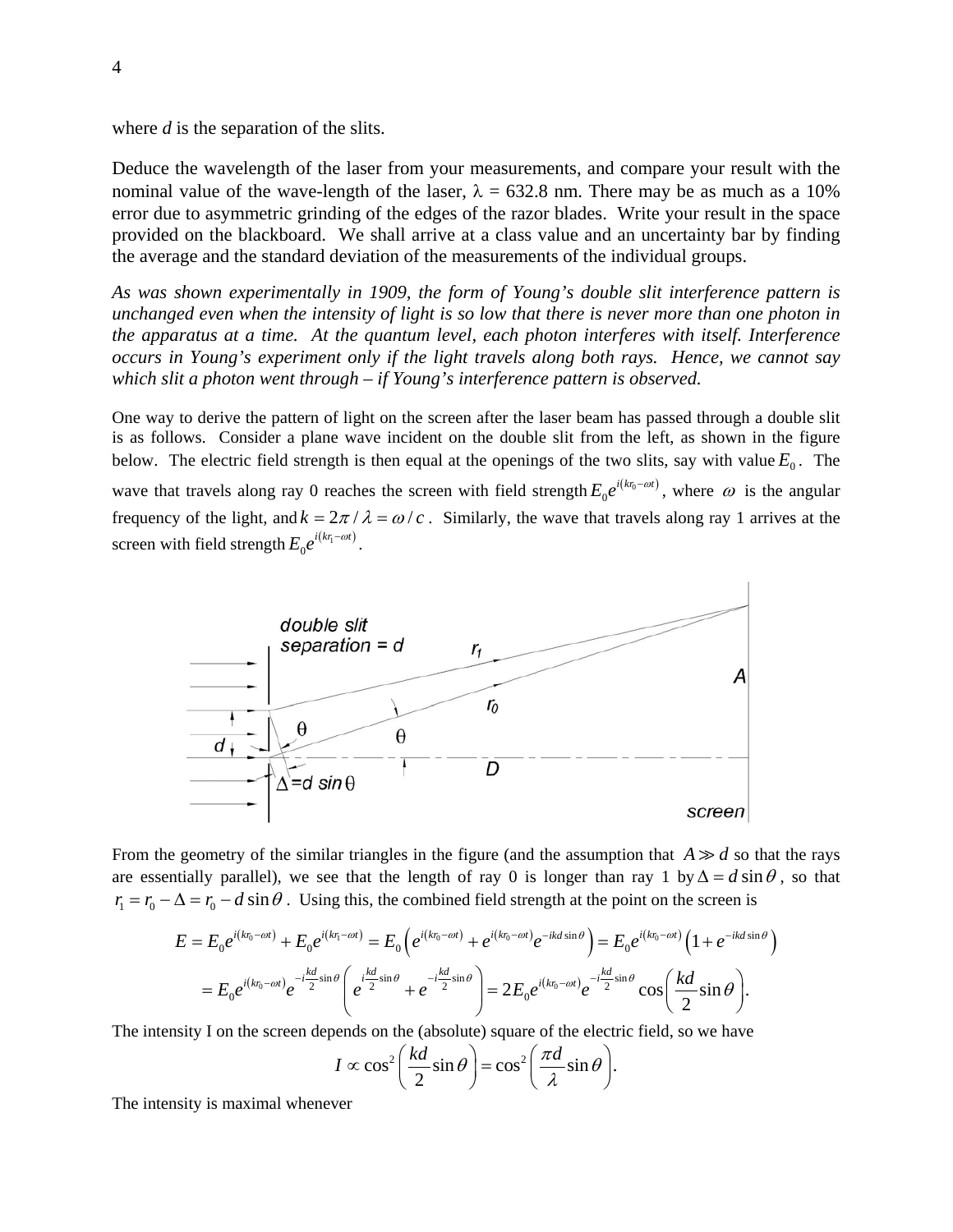$$
\frac{\pi d}{\lambda}\sin\theta = m\pi, \quad \text{or} \quad \sin\theta = \frac{m\lambda}{d}, \quad m = 1, 2, 3, \dots
$$

*See Tipler and Mosca for a more geometric derivation using phasors.* 

#### **2. Young's Experiment, continued**

Mount the helium-neon laser ( $\lambda = 632.8$  nm), the slit-film mask, and the gridded screen (to catch the diffracted light) on your optical bench. The mask has many different patterns, as shown schematically in the figure to the right.

The code at the side of each set of slits indicates the pattern.

Top  $# = #$  of slits. Center # = width of slit  $(x 4.4 \times 10^{-3}$  cm). Bottom  $# =$  slit separation (×4.4×10<sup>-3</sup> cm).

For example, pattern 3A is labeled (**15, 1, 3**), which implies 15 slits each of width  $4.4\times10^{-3}$ cm, and separation of 13.2×10−3 cm. between slits. The widths are only approximate. Believe your data.



Complete your look at Young's double slit pattern by observing the patterns gotten by shining the laser onto the screen through a series of double slits, 5B, 5C, 5D, 5E, with increasing distance *d* between the slits. Sketch the interference patterns in your notebooks, and write down your qualitative observations.

#### **3. Diffraction by a Single Slit**

Even a single slit of width *a*, has an interference pattern on a distant screen, because of interference between light coming from one part of the slit and light coming from another. This "self-interference" is termed diffraction. In this pattern, **minima** appear at angles  $\theta$  such that

$$
\sin \theta = \frac{m\lambda}{a}, \quad m = 1, 2, 3, \dots
$$

Look at the single slit diffraction pattern by shining laser through a series of single slits of decreasing width --- 1C, 1D, 1E, and observing the pattern on the screen --- What happens to the pattern on the screen as you move from 1C to 1E? Once again draw the patterns in your notebook and write down your observations.

Reconsider your results for experiment 2. If the double slit separation obeys  $d = n a$  for some integer *n*, then at angle  $\theta$  such that  $\sin \theta = n\lambda/d$ , there should be a maximum in the double slit pattern; however, this angle also obeys  $\sin \theta = \lambda/a$ , corresponding to a minimum in the single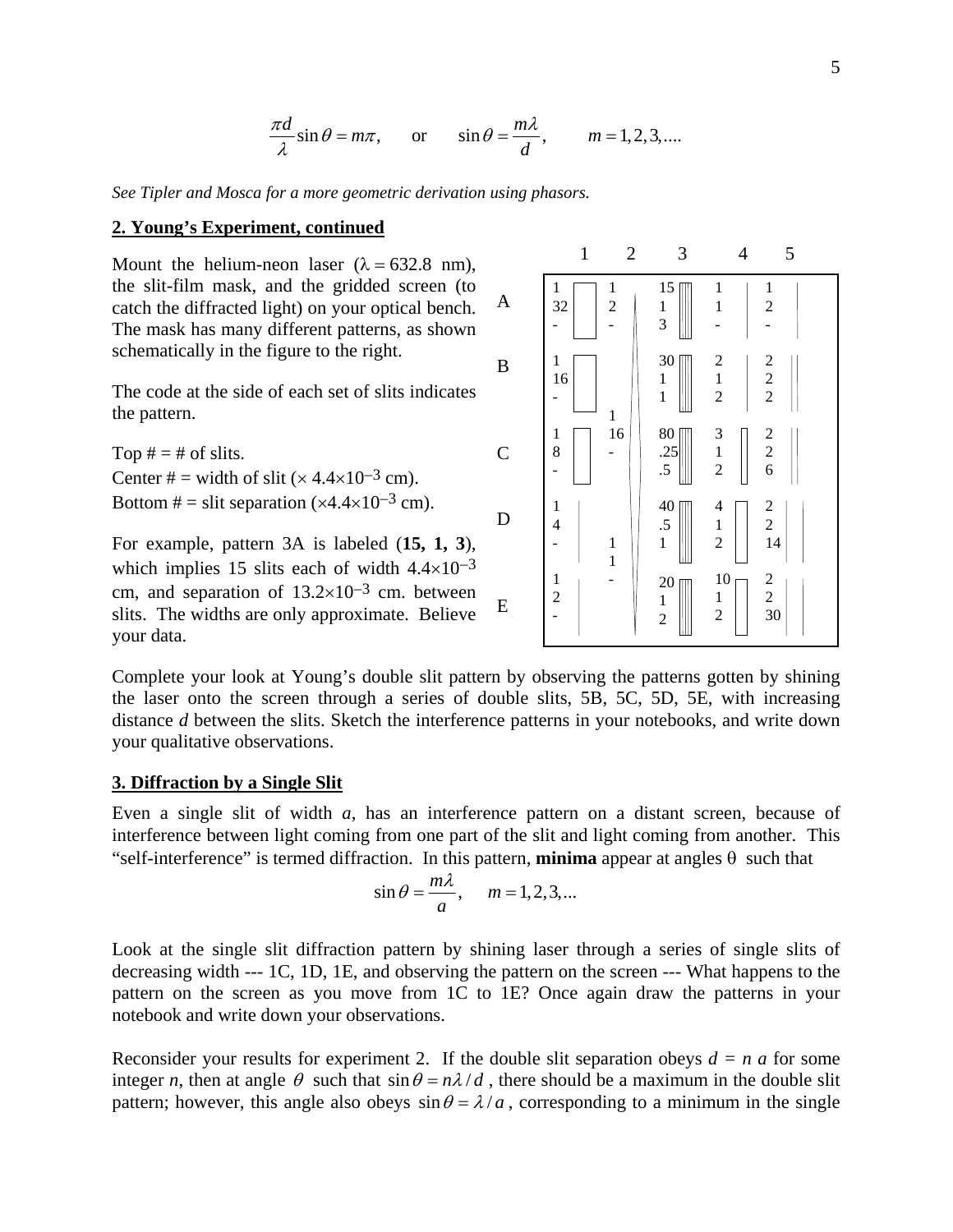slit pattern. Since the light from each slit interferes destructively, there cannot be any light in the double slit pattern --- and the  $n^{\text{th}}$  maximum of that pattern is "missing". Check your data to confirm this result, and/or repeat experiment 2 carefully observing the higher-order maxima.

A derivation of the single slit diffraction pattern is very similar to that given above for a double slit. Consider a plane wave incident from the left onto a single slit of width a, as shown in the figure below. The electric field strength is uniform over the slit, say with value  $E_0$ . The pattern observed on the screen is made up of contributions from subregions of the slit. For example, we consider the ray that emanates from a region of width dy at height y above the bottom of the slit. The wave that travels along this ray, whose length is r, reaches the screen with field strength  $E_0 e^{i(kr - \omega t)}$ .



From the geometry of the similar triangles in the figure, we see that the length of ray  $r_0$  is related to that of ray  $r$  by  $r = r_0 - \Delta = r_0 - y \sin \theta$ . Using this, the combined field strength at the point on the screen is

$$
E \propto \int_0^a E_0 e^{i(kr-\omega t)} dy = \int_0^a E_0 e^{i(kr_0 - k\Delta - \omega t)} dy = E_0 e^{i(kr_0 - \omega t)} \int_0^a e^{-iky \sin \theta} dy = E_0 e^{i(kr_0 - \omega t)} \frac{e^{-ik\omega t} - 1}{-ik\sin\theta}
$$
  
=  $E_0 e^{i(kr_0 - \omega t)} e^{-i\frac{ka}{2} \sin\theta} \frac{e^{-i\frac{ka}{2} \sin\theta}}{-ik\sin\theta} e^{-i\frac{ka}{2} \sin\theta} = 4aE_0 e^{i(kr_0 - \omega t)} e^{-i\frac{ka}{2} \sin\theta} \frac{\sin\left(\frac{ka}{2}\sin\theta\right)}{\frac{ka}{2} \sin\theta}.$ 

The intensity *I* on the screen depends on the (absolute) square of the electric field, so we have

$$
I \propto \frac{\sin^2\left(\frac{ka}{2}\sin\theta\right)}{\left(\frac{ka}{2}\sin\theta\right)^2} = \frac{\sin^2\left(\frac{\pi a}{\lambda}\sin\theta\right)}{\left(\frac{\pi a}{\lambda}\sin\theta\right)^2},
$$

recalling that  $k = 2\pi / \lambda$ . The function  $(\sin x / x)^2$  takes on its greatest value at  $x = 0$  (where the value is 1), and has an infinite set of secondary maxima whose intensities are small. There is also an infinite set of minima at

$$
\frac{\pi a}{\lambda} \sin \theta = m\pi, \quad \text{or} \quad \sin \theta = \frac{m\lambda}{a}, \quad m = 1, 2, 3, \dots
$$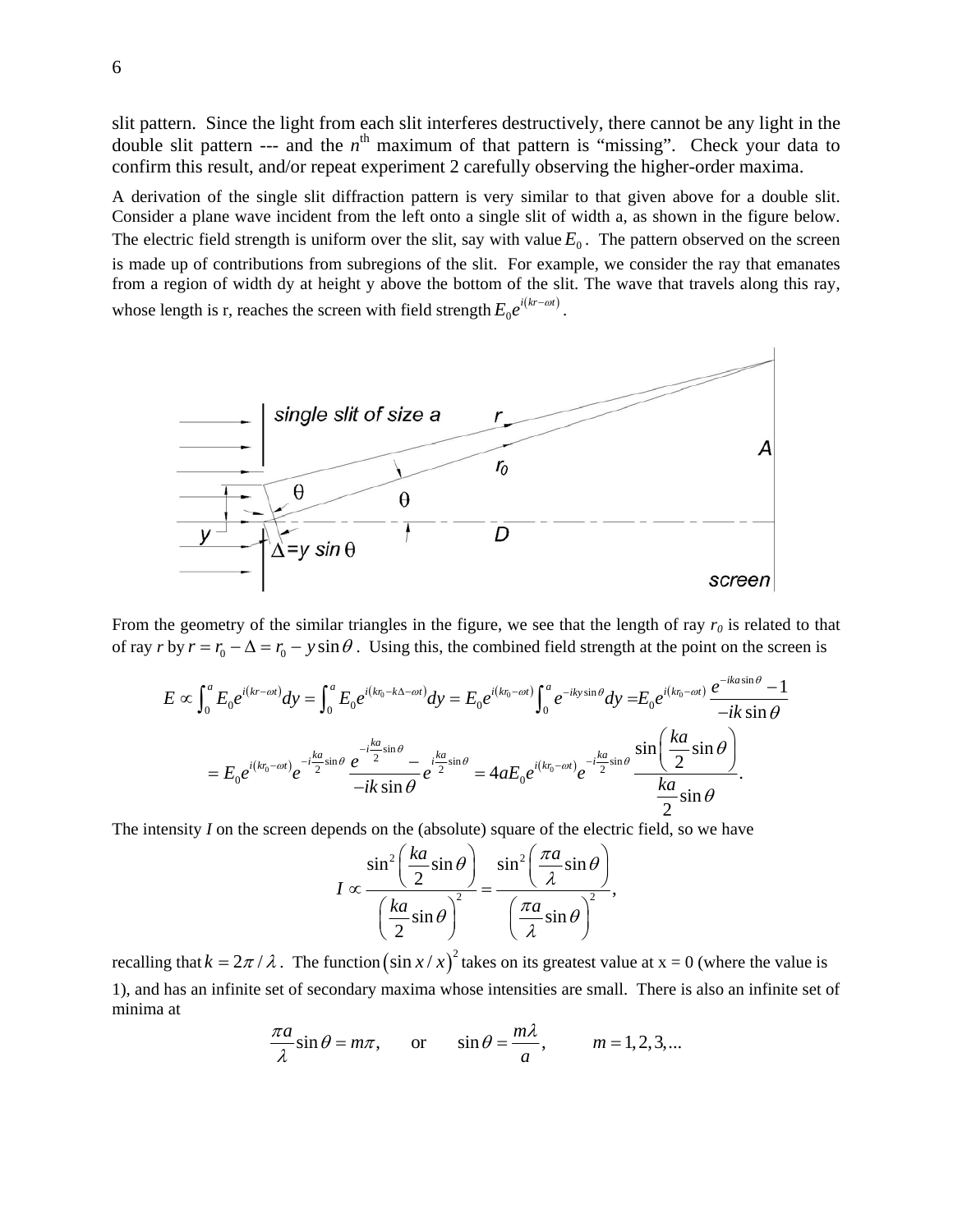#### **3a. Diffraction by a Circular Aperture**

Make a tiny, neat, round pinhole in a piece of aluminum foil by smoothing it over a piece of Lucite (or the bench) and firmly pressing a sharp sewing needle down on it. Remove the needle before lifting the foil from the Lucite.

Place the pinhole close in front of the laser and observe the diffraction pattern on the screen. Make a measurement of the diameter of the first dark ring and calculate the diameter of the pinhole, knowing the wavelength. The relationship for circular geometry is

$$
\sin \theta = 1.22 \frac{\lambda}{a},
$$

where *a* is the diameter of the hole, and  $\theta$  is the angle from the center of the diffraction pattern to the first dark ring (*i.e.*, the radius of the spot's central maximum).

The diffraction pattern for a circular aperture of diameter *a* can be deduced from the geometry of the figure below.



The key is to determine the path difference  $\Delta$  between the central ray,  $R_0$ , which makes angle  $\theta$  to the axis of the aperture, and an arbitrary ray *R* that emanates from the point  $(r, \phi)$  in the aperture. The azimuthal angle  $\phi$  is measured with respect to the intersection of the plane of the aperture with the plane containing the ray  $R_0$  and the axis of the aperture. If the observation point on the screen is directly above the axis, as shown in the figure, then just as for the case of the single slit the path difference is  $\Delta = y \sin \theta$ , where  $y = r \sin \phi$  is the height of the point $(r, \phi)$ . That is,  $\Delta = r \sin \phi \sin \theta$ . Using this, the sum of the electric field at the screen from all rays emanating from the circular aperture (or radius *a/2*) is

$$
E \propto \int_0^{a/2} r dr \int_0^{2\pi} d\phi \ e^{-ik\Delta} = \int_0^{a/2} r dr \int_0^{2\pi} d\phi \ e^{-ikr\sin\phi\sin\theta} = 2\pi \int_0^{a/2} r dr \ J_0\left(kr\sin\theta\right) = \frac{\pi a^2}{2} \frac{J_1\left(\frac{ka}{2}\sin\theta\right)}{\frac{ka}{2}\sin\theta},
$$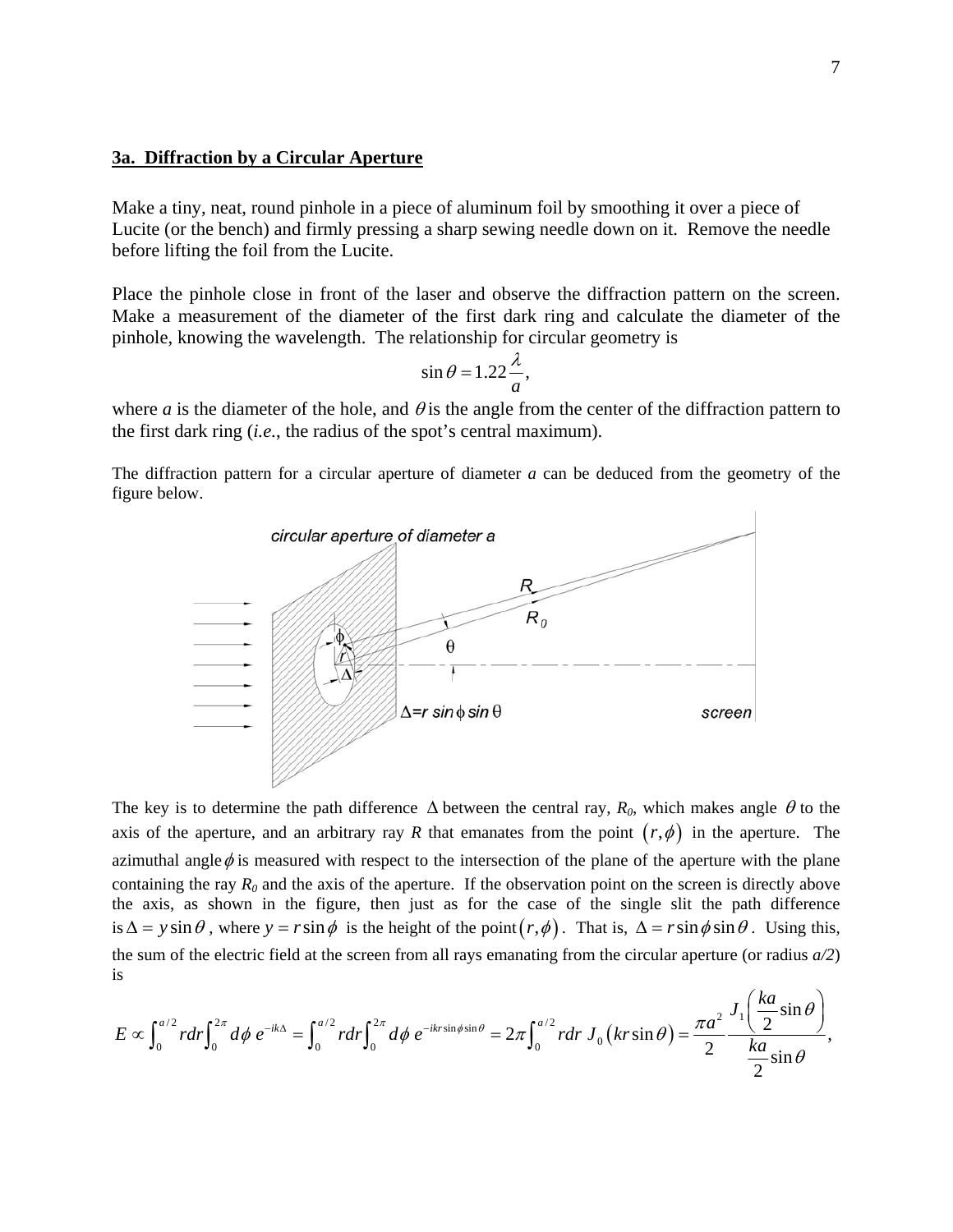where your integral tables will tell you that  $J_0(x)$  and  $J_1(x)$  are so-called Bessel functions, which behave somewhat like cos *x* and sin *x*. In particular, since  $J_1(x)$  is similar to sin *x*, the diffraction pattern from a circular aperture is quite similar to that of a single slit. The first minimum of the diffraction pattern occurs when  $J_1((ka/2)\sin\theta) = 0$ . From numerical tables of the zeroes of Bessel functions, we learn that this implies  $(ka/2) \sin \theta = (\pi/\lambda) a \sin \theta = 3.823$ , and hence

$$
\sin \theta = 1.22 \frac{\lambda}{a}.
$$

#### **4. Multi-Slit Diffraction**

A screen with multiple slit, *i.e., n* identical slits, each separated from the next by distance *d* has the remarkable property that as the number *n* of slits increases, the maxima occur exactly at the same angles as for a double slit of separation *d*, except that the maxima become brighter and brighter, and narrower and narrower. These maxima are called the primary maxima :

For multi-slit diffraction, the primary maxima appear at angles  $\theta$  such that  $\sin \theta = m \lambda / d$ , where  $m = 1, 2, 3, ...$ 

*More and more secondary maxima appear between the principal maxima as n goes up, but they have less and less importance as the number of slits is increased.* 

Observe the diffraction patterns by shining the laser beam through slits 4B, 4C, 4D, 4E, 3E, in which the number of slits increase from 2 to 20, always with the same slit width and separation. Draw the patterns observed on the screen in your notebook.

The multi-slit diffraction pattern can be calculated following the preceding arguments, noting that the path difference for between rays that emanate at angle  $\theta$  from adjacent slits of separation  $d$  is  $\Delta = d \sin \theta$ , just as in the case of a double slit. Thus slit *m* has path length difference from the first ray given by  $\Delta_m = md \sin \theta$ . For an array of *n* slits, we sum up the *n* contributions to the electric field on the screen, and note that the  $m^{\text{th}}$  term differs from the first only by the phase factor  $e^{-ik\Delta_m}$ . Hence, referring all path differences and phase factors to the first ray, the sum can be written

$$
E \propto 1 + e^{-ik\Delta} + e^{-2ik\Delta} + ... + e^{-(n-1)nik\Delta} = \frac{1 - e^{-nik\Delta}}{1 - e^{-ik\Delta}} = \frac{e^{-n\frac{k\Delta}{2}}}{e^{-i\frac{k\Delta}{2}}} \frac{e^{n\frac{k\Delta}{2}} - e^{-n\frac{k\Delta}{2}}}{e^{i\frac{k\Delta}{2}} - e^{-i\frac{k\Delta}{2}}} = e^{-(n-1)i\frac{k\Delta}{2}} \frac{\sin\left(\frac{n k\Delta}{2}\right)}{\sin\left(\frac{k\Delta}{2}\right)}.
$$

Whenever the denominator is tiny, *i.e.*, when  $k\Delta/2 = (\pi d / \lambda) \sin \theta = m\pi$ ,  $m = 1, 2, 3, ...$ , the magnitude of the electric field on the screen is *n* times that of due to a single slit (so the intensity is  $n^2$  that of a single slit), and we call this a primary maximum. The pattern of intensity is

$$
I \propto |E|^2 \propto \frac{\sin^2 \left[\frac{nk\Delta}{2}\right]}{\sin^2 \left(\frac{k\Delta}{2}\right)} = \frac{\sin^2 \left[\frac{n\pi d \sin \theta}{\lambda}\right]}{\sin^2 \left(\frac{\pi d \sin \theta}{\lambda}\right)}.
$$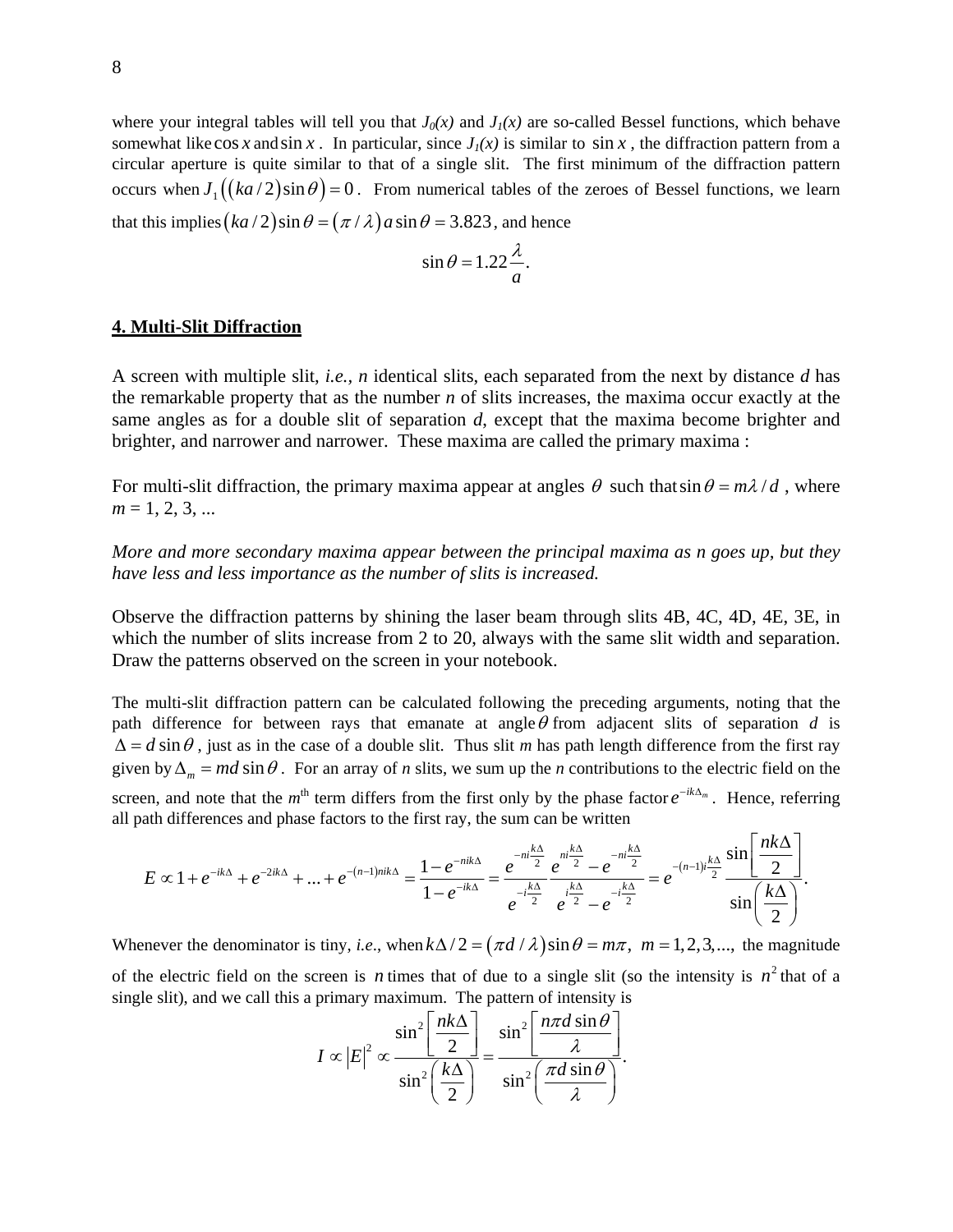# **5. Diffraction Grating**

## **5a. Calibrate the Grating**

The grating to be used in this part is a 35 mm slide labeled 1000 lines/mm. To obtain good accuracy in the measurement of the spectral lines (part 5b), you should first calibrate the grating by determining the line spacing *d* using the technique of parts 1-4, now assuming that the wavelength of the helium-neon laser is 632.8 nm.

### **5b. Measurement of Spectral Lines of Mercury and Hydrogen**

Place your calibrated grating in the apparatus sketched on the right. Begin by measuring the wavelength of two of the brighter visible mercury lines. Then determine the wavelengths of the three visible Balmer spectral lines of hydrogen. Record these in your Lab notebook, and also write them on the board in the appropriate column.

As stated before, the relationship that governs the first primary maximum is:  $d \sin \theta = \lambda$ . Because the angles are large in this experiment (including the calibration), be sure to measure  $\sin \theta$  and not tan  $\theta$ .

meter stick grating and holder slit θ Ő θ light source your eye Spectral lines

#### **Do NOT use a laser with the apparatus shown in the above figure!**

The main difference from what you have been doing earlier in this Lab (passing light through holes of various shapes to form a pattern on a screen) is that now you look through the grating, as shown in the illustration. The nominal values of the mercury and hydrogen spectral lines are given in the table below.

| <b>Mercury Lines</b> | Wavelength | <b>Hydrogen Lines</b> | Wavelength |
|----------------------|------------|-----------------------|------------|
| (in the visible)     | (nm)       | (in the visible)      | (nm)       |
| yellow doublet       | 577 / 579  | red                   | 656        |
| green                | 546        | aqua                  | 486        |
| blue-violet          | 436        | blue-violet           | 434        |
| violet               | 405        |                       |            |

View of the apparatus looking down from above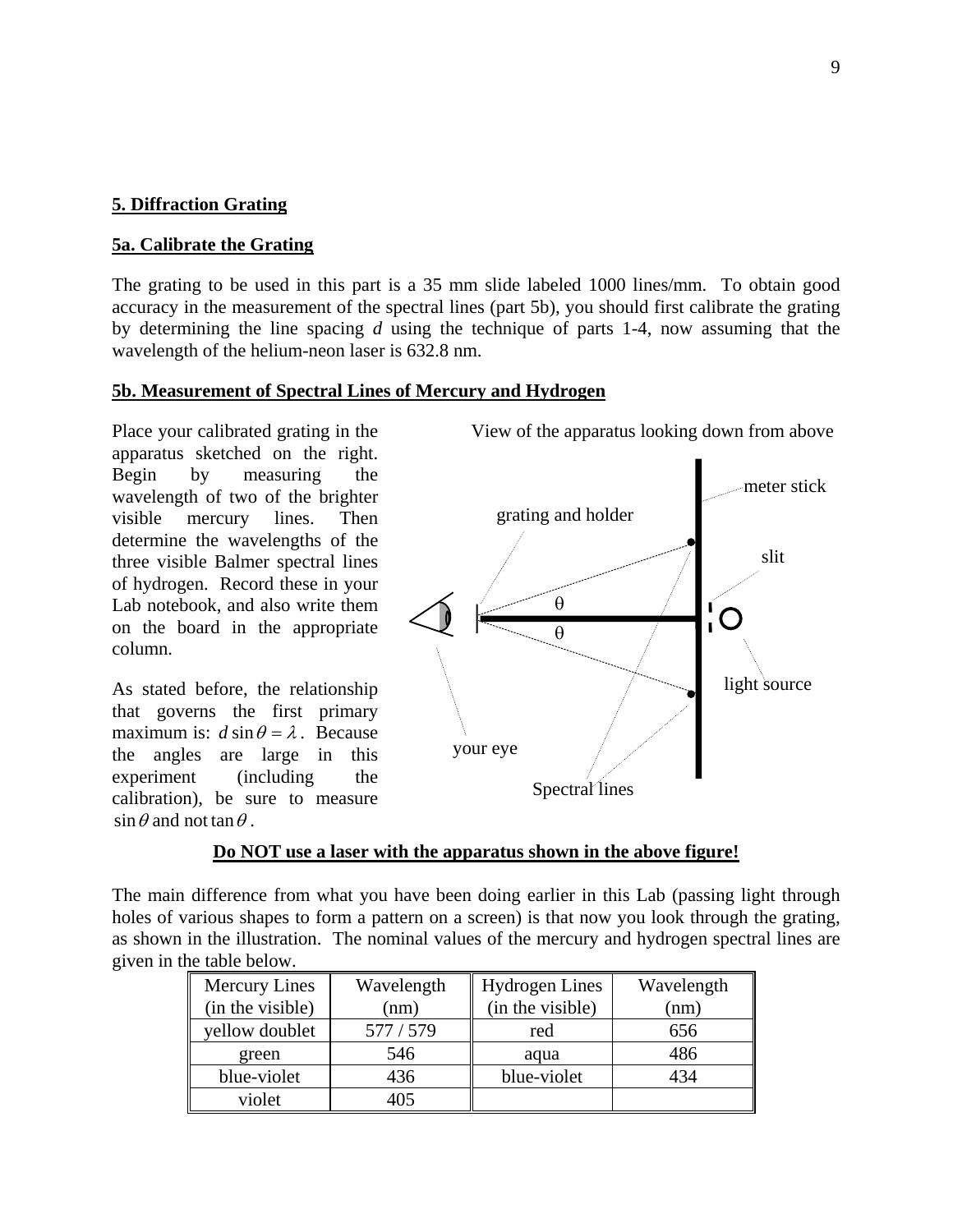#### **6. OPTIONAL: Width of a Human Hair**

Cut a hole in an index card and tape one of your hairs to it, centered on the hole. To improve the alignment, cut small notches on two edges of the card, and lay the hair in the notches, applying the tape to the hair on the back side of the card.

Shine the helium-neon laser on the hair, projection the resulting diffraction pattern onto a screen behind. Describe this diffraction pattern and deduce the width of your hair from it.

The procedure is the complement of shining the laser through a small single slit. For comparison, scratch a single slit into the emulsion on the glass plate (as in part 1 of this Lab), and shine the laser through this slit onto the screen. Again, deduce the width the slit from your observations.

These two experiments illustrate Babinet's principle of complementary screens. Suppose a wave with wave function  $\Psi_0$  is incident on a screen with an aperture such that the transmitted wave is described by function  $\Psi_1$ . We also consider the case of a second screen whose shape is the complement of the first; that is, the combination of the first and second screens is a completely opaque screen. Then the sum of the wave function  $\Psi_2$  observed on the far side of the second screen and the wave function  $\Psi_1$  on the far side of the first screen is simply to total incident wave function  $\Psi_0$ . Therefore,  $\Psi_2 = \Psi_0 - \Psi_1$ .



When the second screen is a small object, we may prefer to think of its effect as scattering of the incident wave, in which case we write  $\Psi_2 = \Psi_0 + \Psi_{\text{scat}}$ . Comparing with the previous expression for  $\Psi_2$ , we find that  $\Psi_{\text{scat}} = -\Psi_1$ . Then, since the intensity of the pattern on the screen depends on  $|\Psi|^2$ , we have that  $I_{\text{scat}} = |\Psi_{\text{scat}}|^2 = |\Psi_1|^2 = I_1$ . Thus, Babinet's principle is that the intensity of the diffraction patterns from complementary screens in the same! *This conclusion depends on there being no confusion between the scattered wave*  $\Psi_{\text{scat}}$  *and the unscattered wave*  $\Psi_{0}$ *, which is not strictly true in all cases.* How well does your study of your hair and a single slit support Babinet's principle?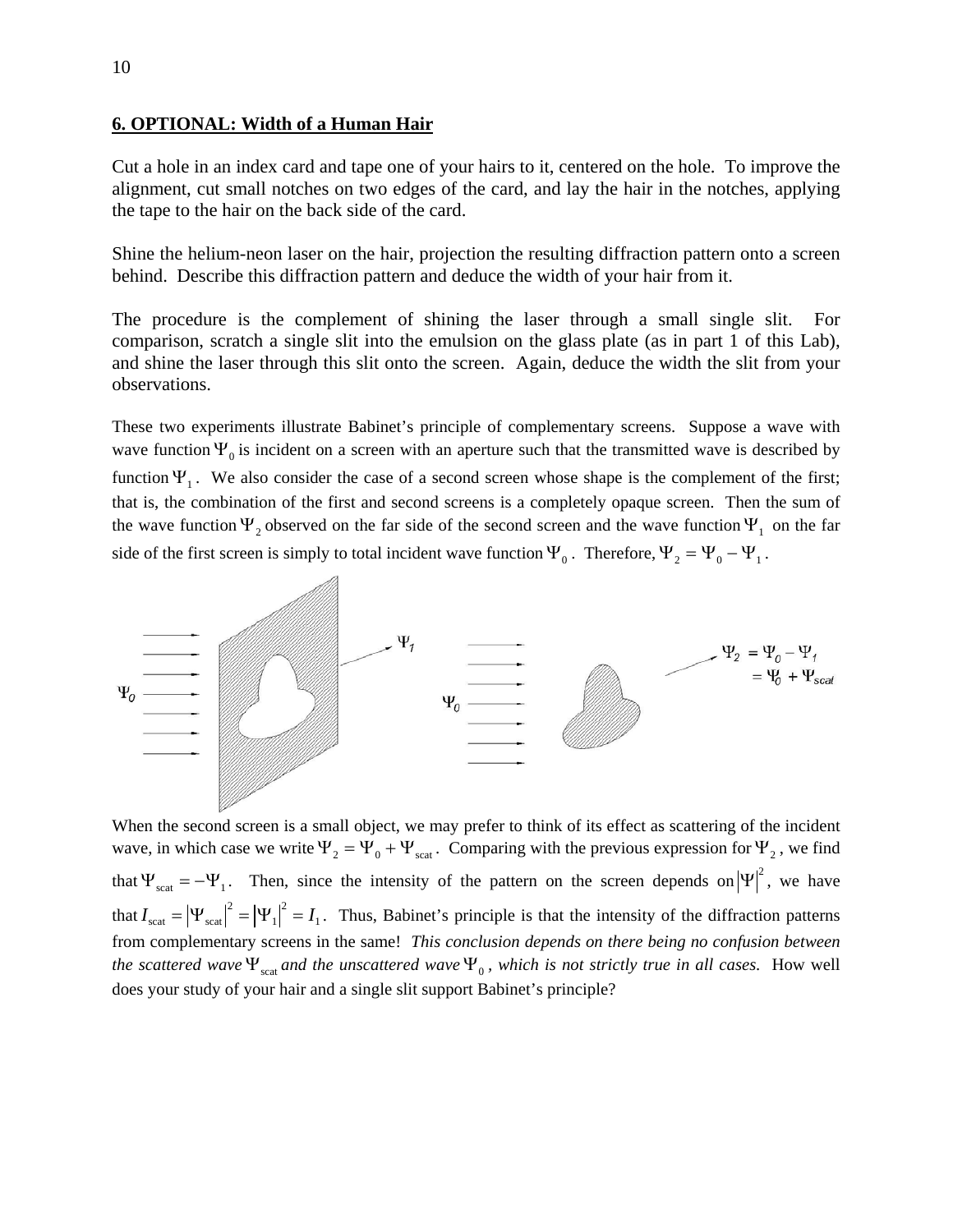**PRINCETON UNIVERSITY** PHYSICS 104 LAB

## **EXPERIMENT IX PRELAB PROBLEM SET**

**1.** Light with a wavelength of 500 nm from a very distant monochromatic point object enters a pinhole camera through a small hole with a diameter of 0.3 mm. What is the smallest diameter spot that will form on the screen of the camera 12.5 cm from the hole? Will the extended size of this spot be visible to the naked eye? If not, then experiment 3a on round-aperture diffraction will require a hole even smaller than  $0.3$  mm!

**2a.** For the diffraction grating that you will use in experiment 5, and for the shortest-wavelength mercury line, how far apart will the two first-order lines appear on the screen? (One will be to the left of center, the other to the right.) Suppose that the screen and grating are 70 cm apart.

**2b.** How wide must the screen be to contain both first-order red Balmer lines at once?